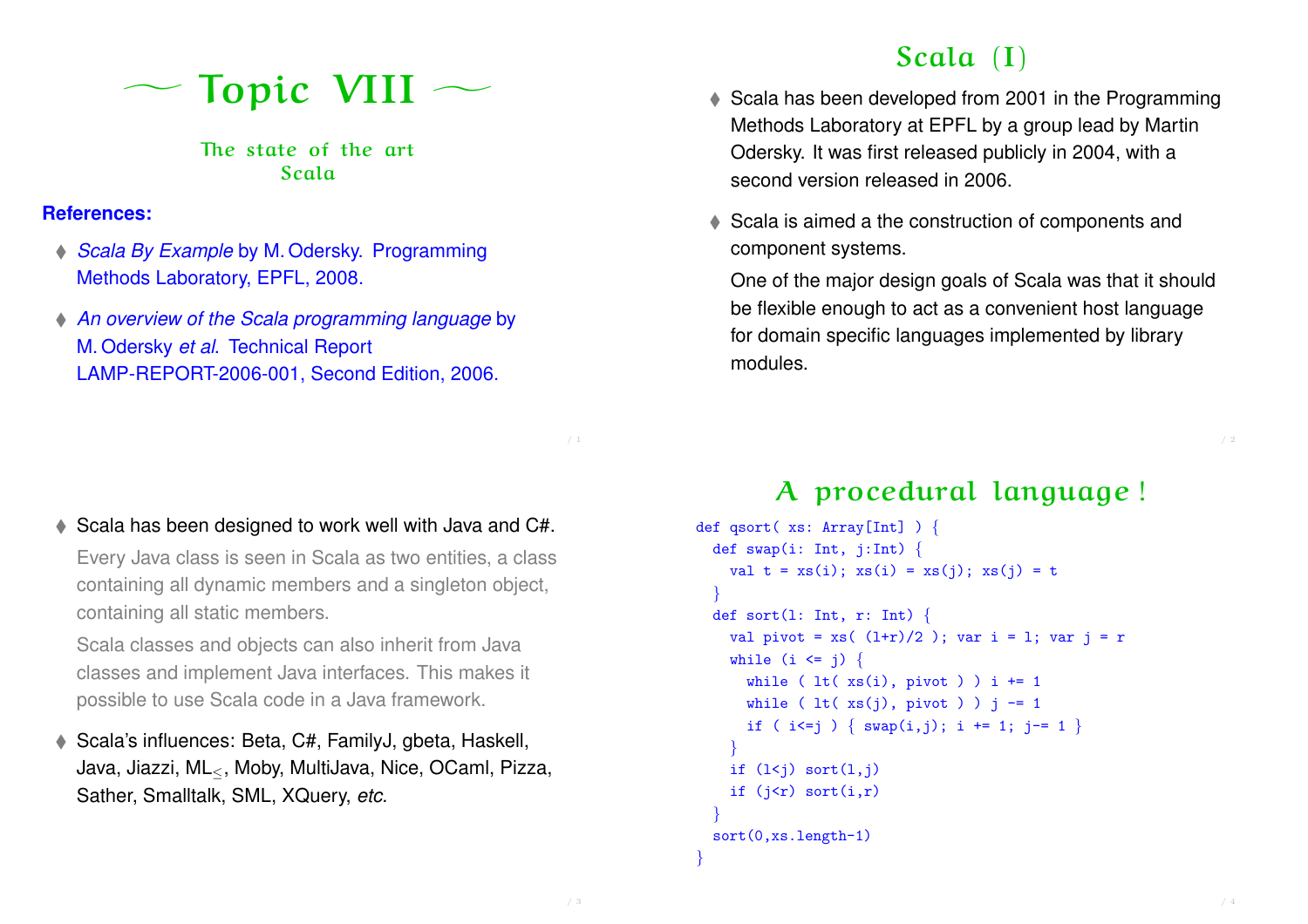#### **NB:**

- ◆ Definitions start with a reserved word.
- Type declarations use the colon notation.
- Array selections are written in functional notation. (In fact, arrays in Scala inherit from functions.)
- **A** Block structure.

## A declarative language !

```
def qsort[T]( xs: Array[T] )( lt: (T,T)=>Boolean ): Array[T]
= if ( xs.length <= 1 ) xs
  else {
    val pivot = xs(xs.length/2)Array.concat( qsort( xs filter (x \Rightarrow lt(x,pivot)) ) lt,
                           xs filter (x \Rightarrow x == pivot)qsort( xs filter (x \Rightarrow lt(pivot,x)) ) lt)
```
#### **NB:**

#### ◆ Polymorphism.

- Type declarations can often be omitted because the compiler can infer it from the context.
- ♦ Higher-order functions.
- $\bullet$  The binary operation  $e \star e'$  is always interpreted a the method call  $e \star (e')$ .
- $\triangle$  The equality operation  $==$  between values is designed to be transparent with respect to the type representation.

## Scala (II)

Scala fuses (1) object-oriented and (2) functional programming in <sup>a</sup> statically typed programming language.

1. Scala uses <sup>a</sup> uniform and pure object-oriented model similar to that of Smalltalk: Every value is an object and every operation is <sup>a</sup> message send (that is, the invocation of <sup>a</sup> method).

In fact, even primitive types are not treated specially; they are defined as type aliases of Scala classes.

2. Scala is also <sup>a</sup> functional language in the sense that functions are first-class values.

/ <sup>5</sup>

}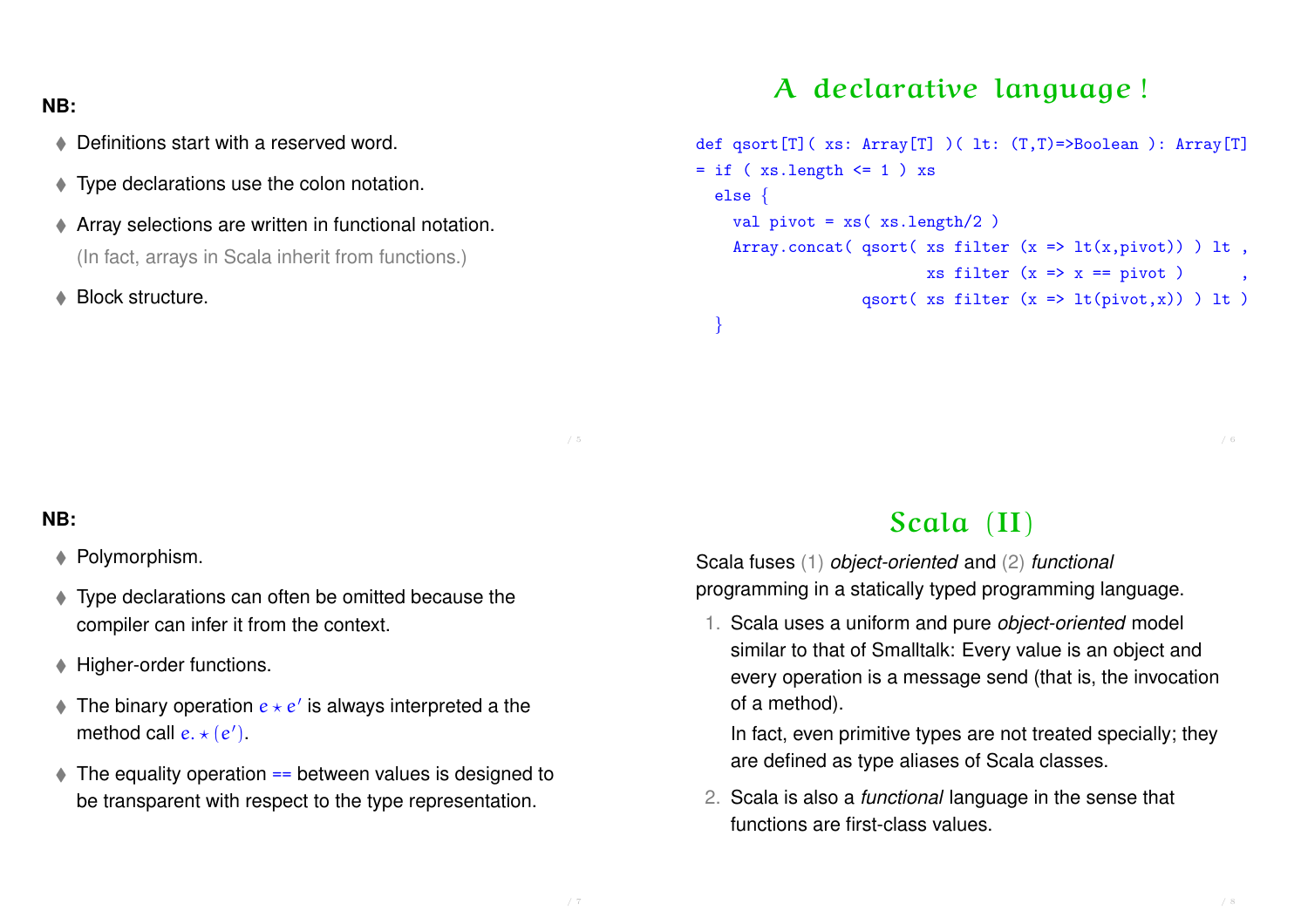## Mutable state

- ♦ Real-world objects with state are represented in Scala by objects that have variables as members.
- ♦ In Scala, all mutable state is ultimately built from variables.
- Every defined variable has to be initialised at the point of its definition.
- Variables may be private.

# Blocks

Scala is an expression-oriented language, every function returns some result.

Blocks in Scala are themselves expressions. Every block ends in <sup>a</sup> result expression which defines its value.

Scala uses the usual block-structured scoping rules.

## Functions

A function in Scala is a first-class value.

The anonymous function

 $(x1: T1, \ldots, xn: Tn) \Rightarrow E$ 

is equivalent to the block

{ def f ( x1: T1 , ... , xn: Tn ) = E ; f }

where f is a fresh name which is used nowhere else in the program.

### Parameter passing

Scala uses call-by-value by default, but it switches to call-by-name evaluation if the parameter type is preceded  $by \Rightarrow$ .

## Imperative control structures

A functional implementation of while loops:

def whileLoop( cond: => Boolean )( comm: => Unit )  $\{ if (cond) comm ; While (cond) (comm ) \}$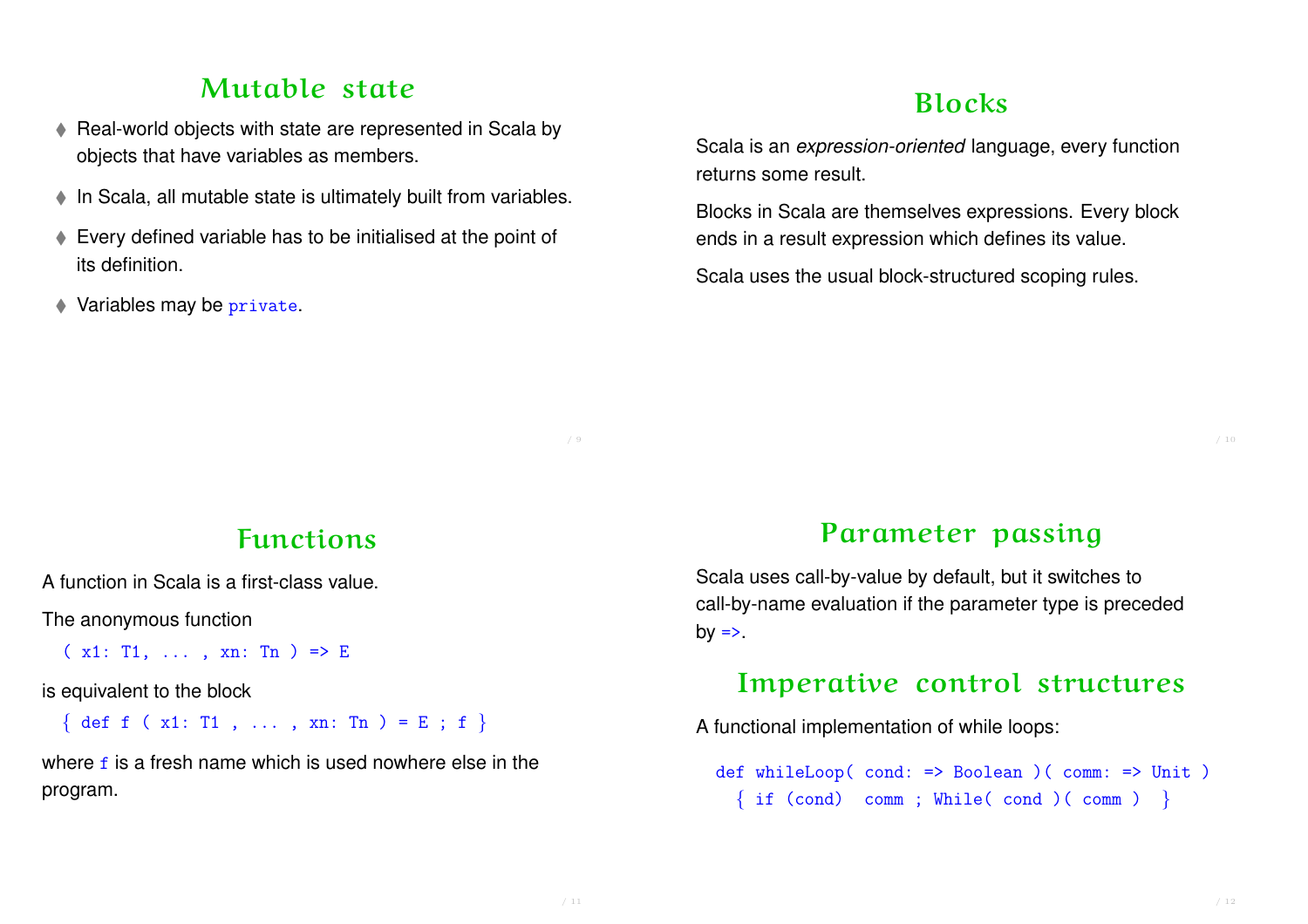## Classes and objects

 classes provide fields and methods. These are accessed using the dot notation. However, there may be private fields and methods that are inaccessible outside the class.

Scala, being an object-oriented language, uses dynamic dispatch for method invocation. Dynamic method dispatch is analogous to higher-order function calls. In both cases, the identity of the code to be executed is known only at run-time. This similarity is not superficial. Indeed, Scala represents every function value as an object.

Every class in Scala has a superclass which it extends. A class inherits all members from its superclass. It may also override (i.e. redefine) some inherited members.

If class A extends class B, then objects of type A may be used wherever objects of type B are expected. We say in this case that type A conforms to type B.

♦ Scala maintains the invariant that interpreting a value of a subclass as an instance of its superclass does not change the representation of the value.

Amongst other things, it guarantees that for each pair of types <sup>S</sup> <: <sup>T</sup> and each instance <sup>s</sup> of <sup>S</sup> the following equality holds:

s.asInstanceOf $[T]$ .asInstanceOf $[S] = s$ 

/ <sup>13</sup>

 Methods in Scala do not necessarily take <sup>a</sup> parameter list. These parameterless methods are accessed just as value fields.

The uniform access of fields and parameterless methods gives increased flexibility for the implementor of <sup>a</sup> class. Often, <sup>a</sup> field in one version of <sup>a</sup> class becomes <sup>a</sup> computed value in the next version. Uniform access ensures that clients do not have to be rewritten because of that change.

 $\triangle$  abstract classes may have deferred members which are declared but which do not have an implementation. Therefore, no objects of an abstract class may be created using new.

```
abstract class IntSet {
 def incl( x:Int ): IntSet
 def contains( x:Int ): Boolean
}
```
Abstract classes may be used to provide interfaces.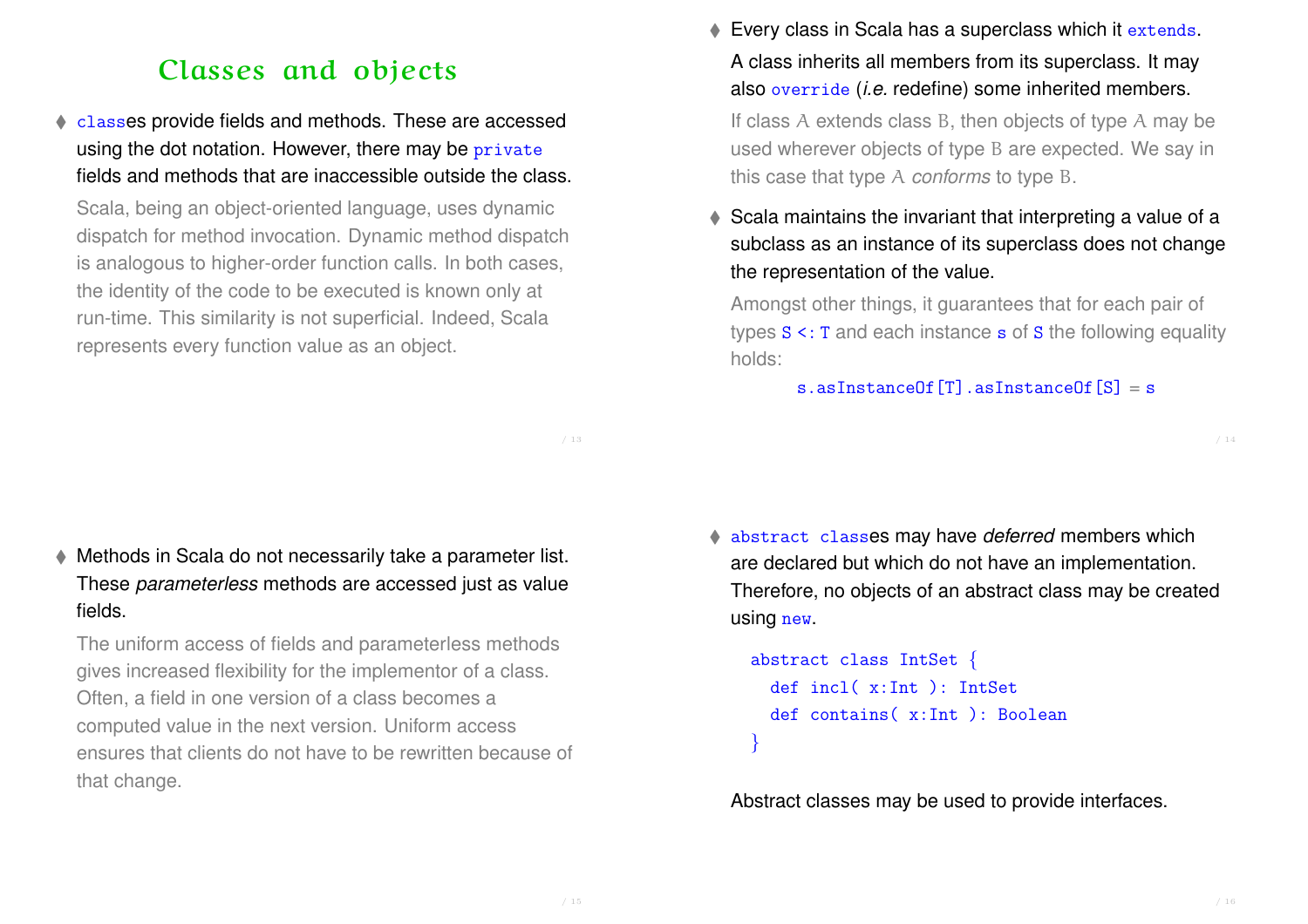Scala has object definitions. An object definition defines <sup>a</sup> class with <sup>a</sup> single instance. It is not possible to create other objects with the same structure using new.

```
object EmptySet extends IntSet {
  def incl( x: Int ): IntSet
    = new NonEmptySet(x,EmptySet,EmptySet)
 def contains(x: Int.): Boolean = false
}
```
An object is created the first time one of its members is accessed. (This strategy is called lazy evaluation.)

 $\triangle$  A trait is a special form of an abstract class that does not have any value parameters for its constructor and is meant to be combined with other classes.

```
trait IntSet {
 def incl( x:Int ): IntSet
 def contains( x:Int ): Boolean
}
```
Traits may be used to collect signatures of some functionality provided by different classes.

/ <sup>17</sup>

# Case study (I)

```
abstract class Expr {
  def isNumber: Boolean
 def isSum: Boolean
  def numValue: Int
 def leftOp: Expr
 def rightOp: Expr
}
class Number( n: Int ) extends Expr {
  def isNumber: Boolean = true
 def isSum: Boolean = false
 def numValue: Int = n
 def leftOp: Expr = error("Number.leftOp")
 def rightOp: Expr = error("Number.rightOp")
}
```

```
class Sum( e1: Expr; e2: Expr ) extends Expr {
  def isNumber: Boolean = false
  def isSum: Boolean = true
  def numValue: Int = error("Sum.numValue")
  def leftOp: Expr = e1
  def rightOp: Expr = e2
}
def eval( e: Expr ): Int = {
  if (e.isNumber) e.NumValue
  else if (e.isSum) eval(e.leftOp) + eval(e.rightOp)
  else error("bad expression")
}
```
**?** What is good and what is bad about this implementation?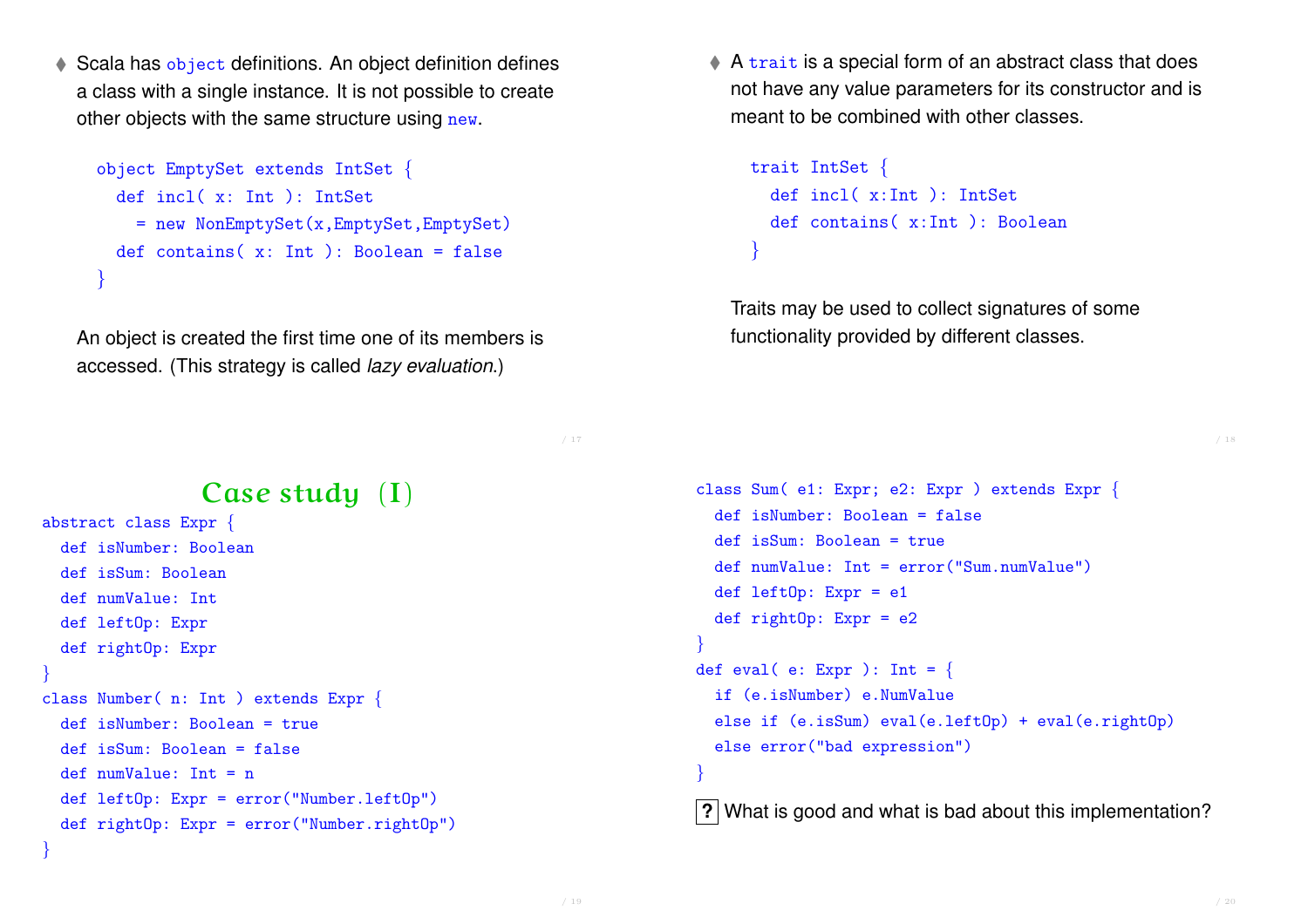## Case study (II)

```
abstract class Expr {
 def eval: Int
}
class Number( n: Int ) extends Expr {
  def eval: Int = n}
class Sum( e1: Expr; e2: Expr ) extends Expr {
 def eval: Int = e1.eval + e2.eval
}
```
This implementation is easily extensible with new types of data:

```
class Prod( e1: Expr; e2: Expr ) extends Expr {
  def eval: Int = e1.eval * e2.eval
}
```
But, is this still the case for extensions involving new operations on existing data?

- Case study (III) Case classes
- abstract class Expr case class Number( n: Int ) extends Expr case class Sum( e1: Expr; e2: Expr ) extends Expr case class Prod( e1: Expr; e2: Expr ) extends Expr
- ♦ Case classes implicitly come with a constructor function, with the same name as the class.

Hence one can construct expression trees as:

```
Sum( Sum( Number(1) , Number(2) ) , Number(3) )
```
- ♦ Case classes and case objects implicitly come with implementations of methods toString, equals, and hashCode.
- ♦ Case classes implicitly come with nullary accessor methods which retrieve the constructor arguments.
- Case classes allow the constructions of *patterns* which refer to the case class constructor.

/ <sup>21</sup>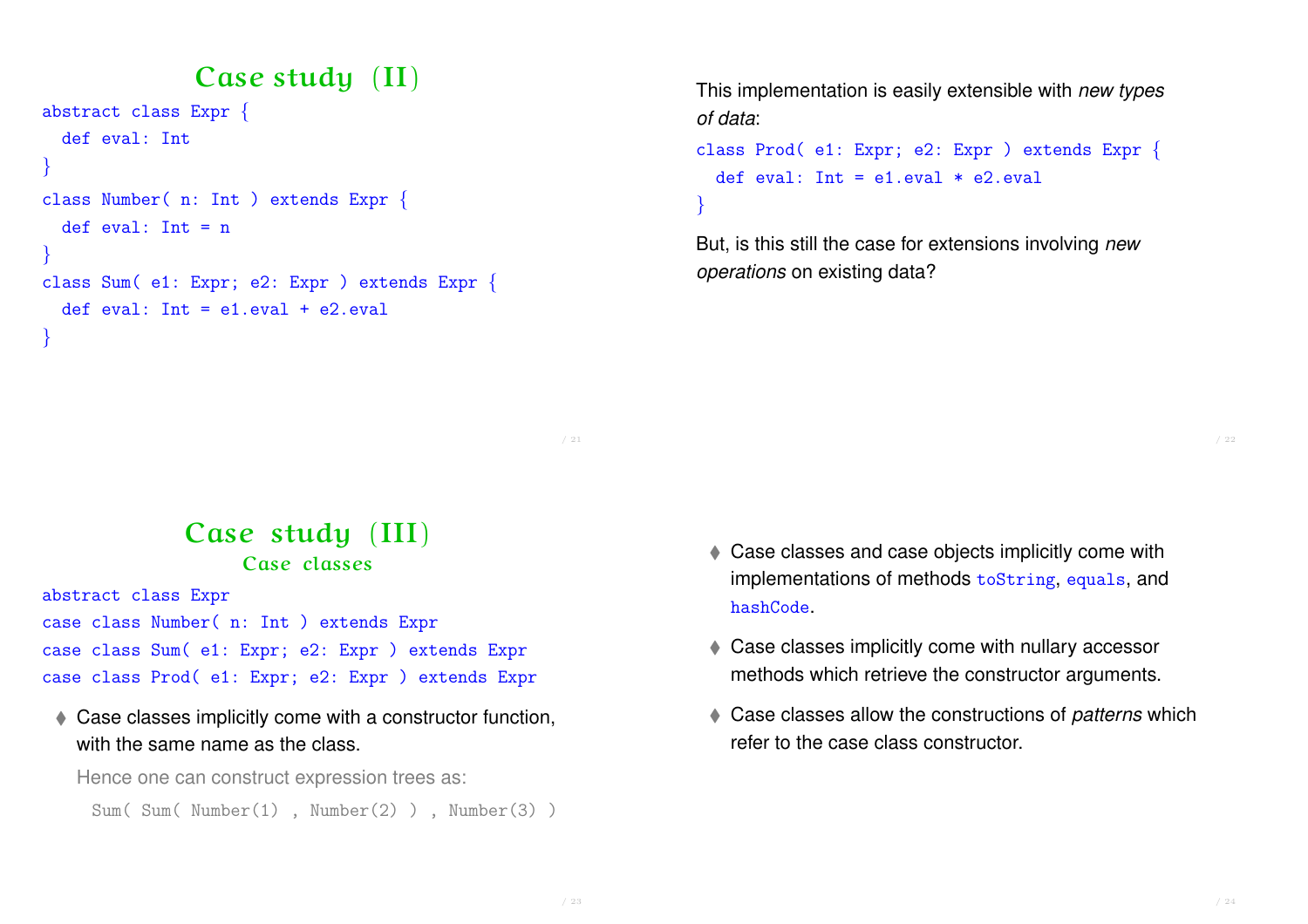### Case study (III) Pattern matching

The match method takes as argument a number of cases:

```
def eval( e: Expr ): Int
   = e match
        \text{case Number}(x) \Rightarrow xcase Sum(1,r) \Rightarrow eval(1) + eval(r)case Prod(1,r) \Rightarrow eval(1) * eval(r)}
```
If none of the patterns matches, the pattern matching expression is aborted with <sup>a</sup> MatchError exception.

# Generic types and methods

Classes in Scala can have type parameters.

```
abstract class Set[A] {
 def incl( x: A ): Set[A]
 def contains( x: A ): Boolean
}
```
♦ Scala has a fairly powerful type inferencer which allows one to omit type parameters to polymorphic functions and constructors.

Generic types

#### Variance annotations

The combination of type parameters and subtyping poses some interesting questions.

- 
- **?** If <sup>T</sup> is <sup>a</sup> subtype of <sup>a</sup> type <sup>S</sup>, should Array[T] be <sup>a</sup> subtype of the type Array [S]?

 $\vert\vert\vert$  No, if one wants to avoid run-time checks!

#### **Example:**

```
val x = new Array[String](1)val y: Array[Any] = x // disallowed in Scala because
                      // Array is not covariant
y.update( 0 , new Rational(1,2) )
```

```
In Scala, generic types like the following one:
 class Array[A] {
    def apply( index: Int ): A
       ...
    def update( index: Int, elem: A )
      ...
  }
```
have by default non-variant subtyping.

However, one can enforce *co-variant* subtyping by prefixing a formal type parameter with  $a +$ . There is also a prefix - which indicates *contra-variant* subtyping.

/ <sup>25</sup>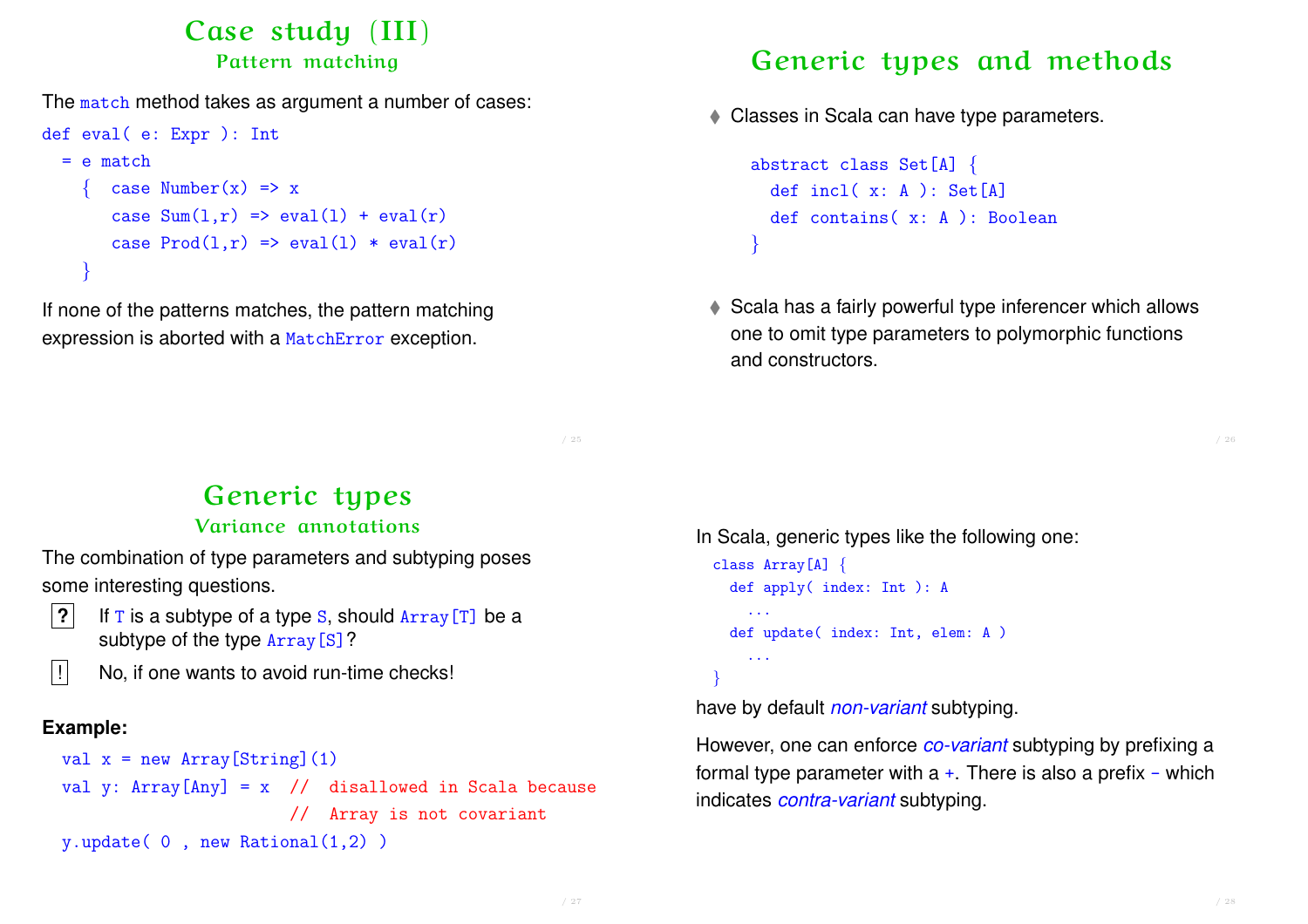Scala uses <sup>a</sup> conservative approximation to verify soundness of variance annotations: <sup>a</sup> covariant type parameter of <sup>a</sup> class may only appear in co-variant position inside the class. Hence, the following class definition is rejected:

```
class Array[+A] {
  def apply( index: Int ): A
     ...
  def update( index:Int , elem: A )
    ...
}
```
The function  $x \Rightarrow x+1$  would be expanded to an instance of Function1 as follows:

```
new Function1[Int,Int] {
  def apply(x:Int): Int = x+1}
```
Conversely, when <sup>a</sup> value of <sup>a</sup> function type is applied to some arguments, the apply method of the type is implicitly inserted; e.g. for  $f$  and object of type  $Function1[A,B],$ the application  $f(x)$  is expanded to f. apply(x).

**NB:** Function subtyping is contra-variant in its arguments whereas it is co-variant in its result. **?** Why?

# Functions are objects

Recall that Scala is an object-oriented language in that every value is an object. It follows that *functions are objects* in Scala.

Indeed, the function type

 $(A_1, \ldots, A_k) \Rightarrow B$ 

is equivalent to the following parameterised class type:

abstract class Function $k[-A_1,\ldots,-A_k,+B]$ { def apply( $x_1:A_1,...,x_n:A_k$ ): B }

Since function types are classes in Scala, they can be further refined in subclasses. An example are arrays, which are treated as special functions over the type of integers.

#### Generic types Type parameter bounds

```
trait Ord[A] {
  def lt( that: A ): Boolean
}
case class Num( value: Int ) extends Ord[Num] {
  def lt (that: Num ) = this.value < that.value
}
trait Heap[ A \leq: Ord[A] ] {
  def insert( x: A ): Heap[A]
  def min: A
  def remove: Heap[A]
```
}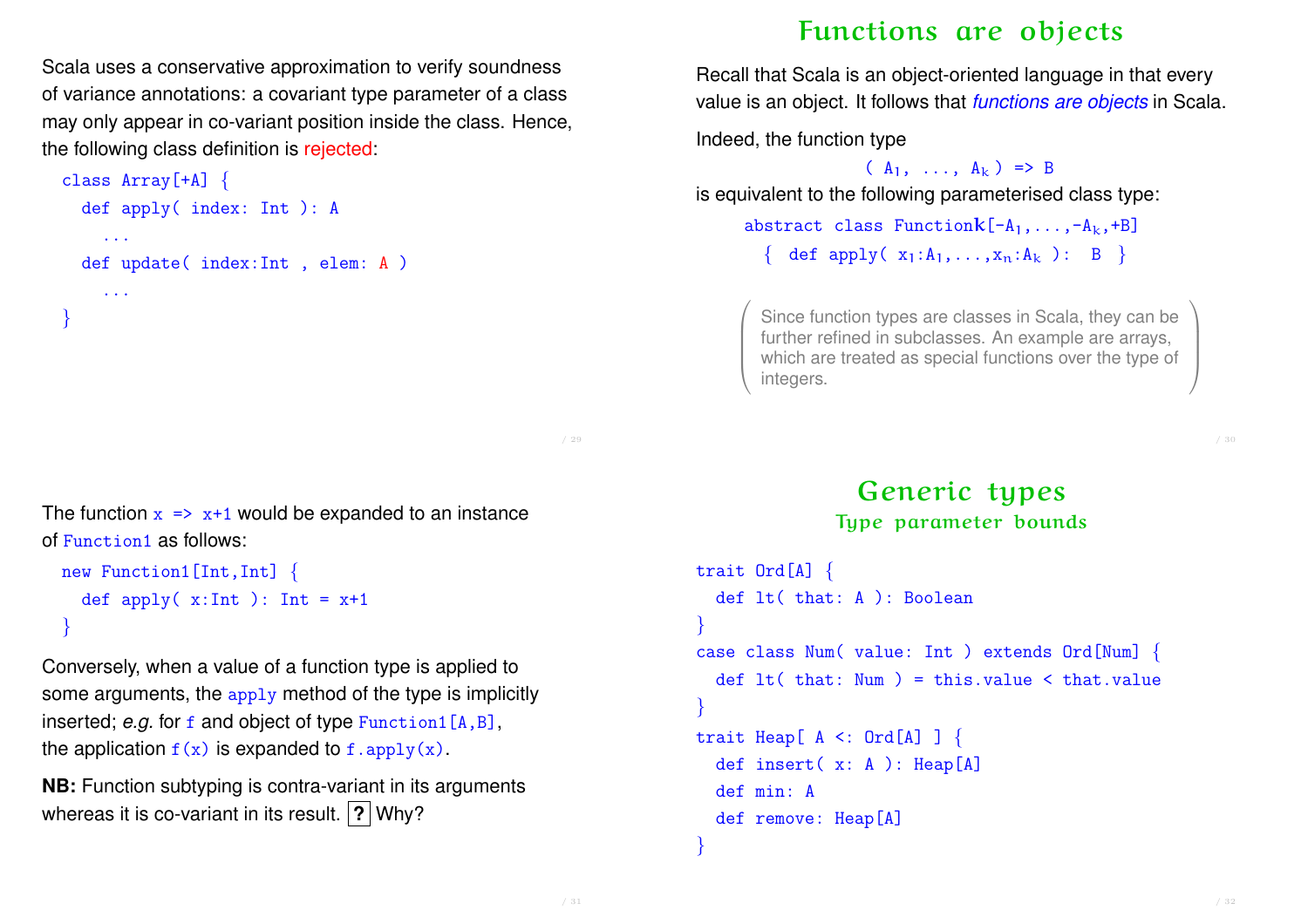### Generic types View bounds

One problem with type parameter bounds is that they require forethought: if we had not declared Num as <sup>a</sup> subclass of Ord, we would not have been able to use Num elements in heaps. By the same token,  $Int$  is not a subclass of  $Ord$ , and so integers cannot be used as heap elements.

A more flexible design, which admits elements of these types, uses view bounds:

```
trait Heap[ A \leq% Ord[A] ] {
  def insert( x: A ): Heap[A]
  def min: A
  def remove: Heap[A]
}
```
A view bounded type parameter clause  $[A \prec^{\circ} A]$  only specifies that the bounded type <sup>A</sup> must be convertible to the bound type <sup>T</sup>, using an implicit conversion.

Views allow one to augment <sup>a</sup> class with new members and supported traits.

### Generic types Lower bounds

```
Co-variant generic functional stacks:
 abstract class Stack[+A] {
    def push[B >: A] (x: B): Stack[B]= new NonEmptyStack(x,this)
    def top: A
    def pop: Stack[A]
  }
 class NonEmptyStack[+A]( elem: A, rest: Stack[A] )
 extends Stack[A] {
    def top = elem
    def pop = rest
  }
```

```
object EmptyStack extends Stack[Nothing] {
 def top = error("EmptyStack.top")
 def pop = error("EmptyStack.pop")
}
```
Scala does not allow to parameterise objects with types.

 $\blacklozenge$  Nothing is a subtype of all other types.

/ <sup>33</sup>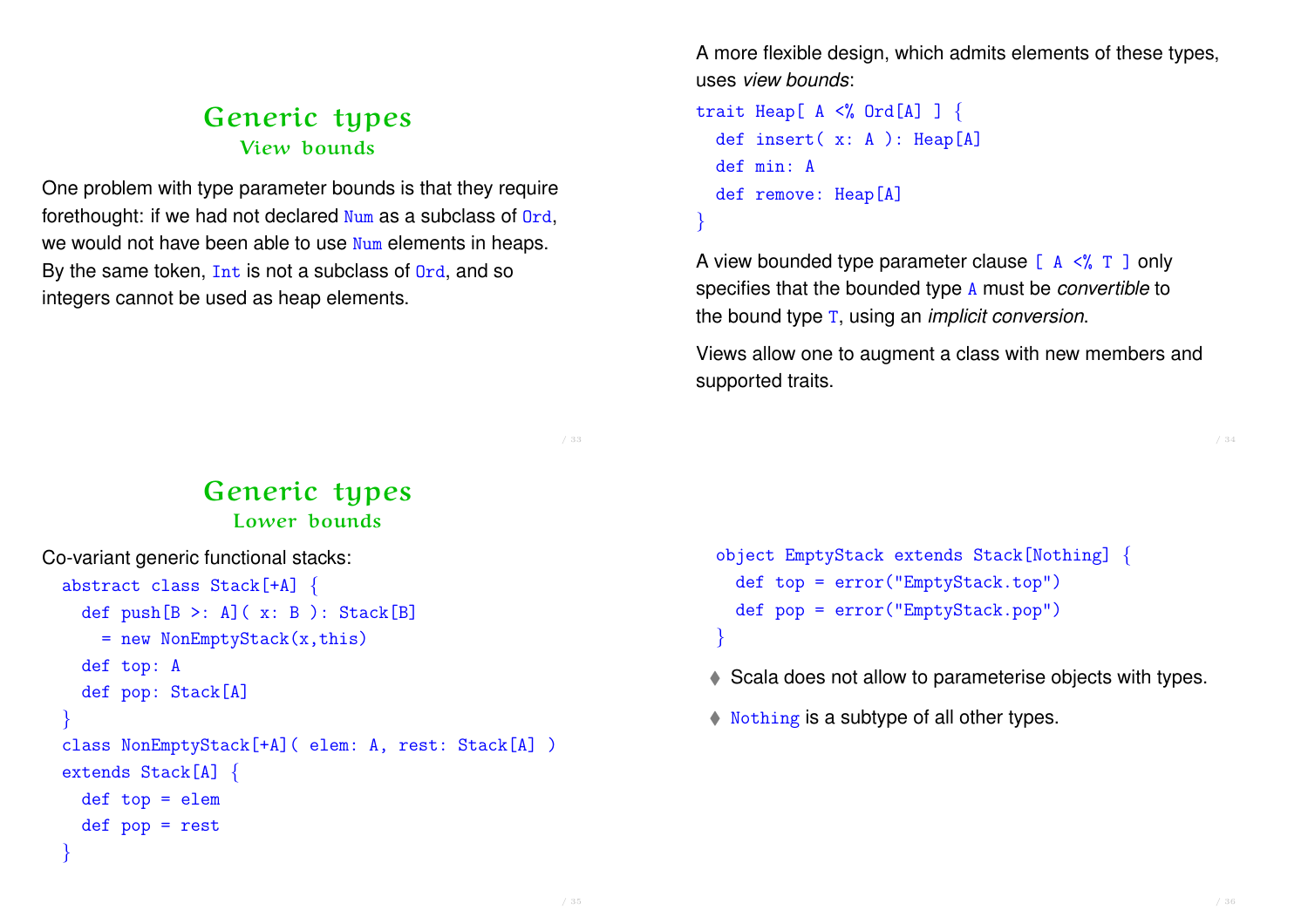# Implicit parameters and conversions

#### **Implicit parameters**

In Scala, there is an *implicit* keyword that can be used at the beginning of <sup>a</sup> parameter list. def qsort[T]( xs: Array[T] )( implicit o: Ord[T] ): Array[T] = if ( xs.length <= <sup>1</sup> ) xs else { val pivot =  $xs$  ( $xs.length/2$ ) Array.concat( qsort( xs filter  $(x \Rightarrow o.lt(x, pivot))$  ), xs filter  $(x \Rightarrow x == pivot)$ , qsort( xs filter  $(x \Rightarrow o.lt(pivot,x))$ )) }

The principal idea behind implicit parameters is that arguments for them can be left out from <sup>a</sup> method call. If the arguments corresponding to implicit parameters are missing, they are inferred by the Scala compiler.

**NB:** View bounds are convenient syntactic sugar for implicit parameters.

#### **Implicit conversions**

As last resort in case of type mismatch the Scala compiler will try to apply an implicit conversion. implicit def int2ord( x: Int ): Ord[Int] = new Ord[Int] { def lt( y: Int ) <sup>=</sup> <sup>x</sup> <sup>&</sup>lt; <sup>y</sup> }

Implicit conversions can also be applied in member selections.

Mixin-class composition

Every class or object in Scala can inherit from several traits in addition to a normal class.

```
trait AbsIterator[T] {
  def hasNext: Boolean
  def next: T
}
trait RichIterator[T] extends AbsIterator[T] {
  def foreach( f: T=>Unit ): Unit =
    while (hasNext) f(next)
```
}

```
class StringIterator( s: String )
 extends AbsIterator[Char] {
   private var i = 0def hasNext = i < s.lengthdef next = { val x = s charAt i; i = i+1; x }
  }
```
Traits can be used in all contexts where other abstract classes appear; however only traits can be used as mixins.

/ <sup>37</sup>